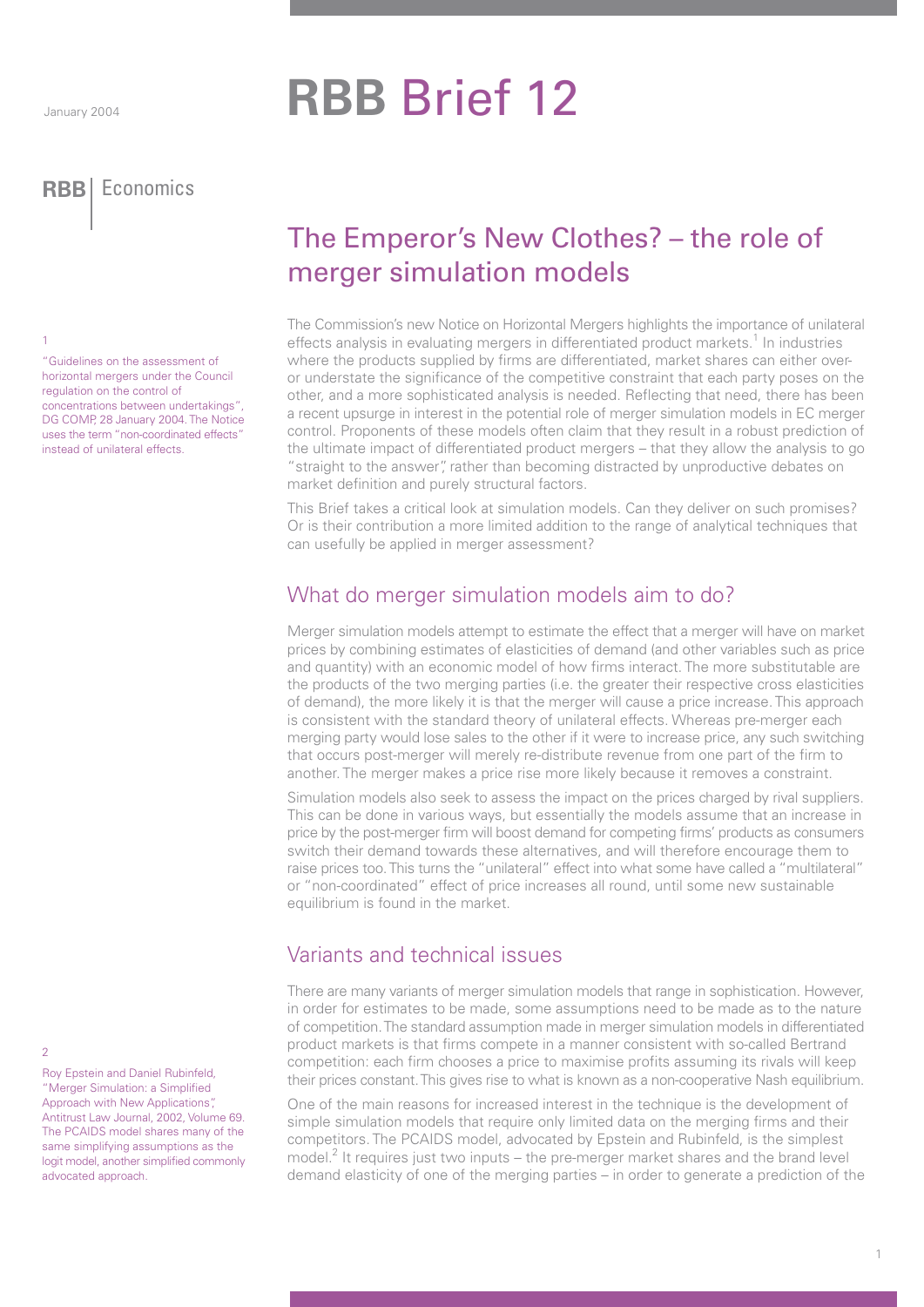### 3

Thus, for example, in a 3-firm model containing brands A, B and C where market shares are 20%, 20% and 60% respectively, it assumes that the loss of demand brand A will suffer if it raises price will be distributed between brands B and C in the ratio 20:60.

### 4

In a merger in the car sector, for example, luxury car brands such as BMW, Mercedes and Saab would be placed together in a nest that accepted these brands competed more directly with one another than they do with Ford, Renault and Volkswagen. The diversion ratios for the BMW brand would measure the proportions in which demand that switches away from BMW is captured by Mercedes, Saab, Renault, etc.

### 5

Mark Ivaldi and Frank Verboven,

"Quantifying the Effects from Horizontal Mergers in European Competition Policy", Working Paper, December 2002. The authors' analysis was not, however, expressly relied upon by the Commission in their prohibition decision.

## 6

For a discussion, see "Gregory Werden, "Simulating the Effects of Differentiated Products Mergers: A Practitioner's Guide", 1997, and Gregory Werden and Luke Froeb, "Calibrated Models Add Focus, Accuracy and Persuasiveness to Merger Analysis", Discussion Paper June 2002.

7

"The Economics of Unilateral Effects (Preliminary Version)", by Marc Ivalidi, Bruno Julian, Patrick Rey, Paul Seabright and Jean Tirole (IDEI, Toulouse), March 2003.

effect of a horizontal merger. The model assumes that if one firm raises price it loses demand to other brands in proportion to their market shares.<sup>3</sup> Assumptions about the shape of the demand curve determine how far the post-merger firm will push up prices, and the assumption of Bertrand behaviour allows the model to solve for its ultimate impact on market prices.

But, this is an extremely restricted model, in which the unilateral effect of a merger on the merging firms' prices is constrained to be related directly to the market share of the merging firms. Thus, the simplicity of this model comes at a very high cost – its complete inability to explain the reality of an industry that is characterised by differentiation. It is possible to add slightly more realism into this model through introducing "nests" into the demand assumptions, whereby certain products are acknowledged to be closer substitutes then others. Information on diversion ratios between the brands can help to inform the way the nests are constructed.<sup>4</sup>

With better information on the nature of inter-brand competition, a further class of more ambitious simulation models take this a step further by including statistical estimates of the individual cross-price elasticities as inputs into the simulation. This approach was adopted by Ivaldi and Verboven in their analysis of the European truck market conducted for DG COMP on the Volvo/Scania merger.<sup>5</sup> Such approaches require much more in the way of data, but can claim to derive more realistic results based on the actual interaction between brands. They also allow the analysis to be be less constrained by specific market definitions, since the degree of substitutability between brands "reveals itself" through the estimation process.

Despite the sophistication of the empirical techniques they use, the predictions generated by these models remain highly dependent on a number of key technical parameters. For example, whether demand curves are linear or convex can make the difference between high or low post-merger price increases, and varying assumptions about the nature of interaction between the members of an oligopoly group affects the way in which a unilateral price rise by the merging firm will translate to an industry-wide outcome.<sup>6</sup>

## Policy implications

There are a number of important issues raised by the use of simulation models in merger control, and it is important that the debate on their uses and abuses is embraced by all interested parties, not just the technicians.

## "All mergers are bad"

The notion that a simple deterministic relationship exists between the structure of a market and the price level has been discredited in the industrial organisation literature since the 1970s, yet oddly the economics profession has given a surprising level of support to this proposition when analysing unilateral effects. A recent research paper carried out for DG COMP by some of Europe's most distinguished academic industrial economists exemplifies this in the following conclusion:<sup>7</sup>

"Whether firms compete in prices or quantities (or capacities), a merger between competitors increases the remaining firms' market power (both for the merged firm and its competitors), thereby leading (absent any efficiency gain) to higher prices and lower output".<sup>8</sup>

The concept of "non-coordinated effects" in the Commission's Notice on horizontal mergers was introduced partly in response to such sentiment, and specifically to allow the Merger Regulation to attack mergers at levels of concentration below the dominance threshold.<sup>9</sup> It is clearly legitimate in principle for merger control to be used to prevent mergers that have significant adverse unilateral effects, and the ability to do so should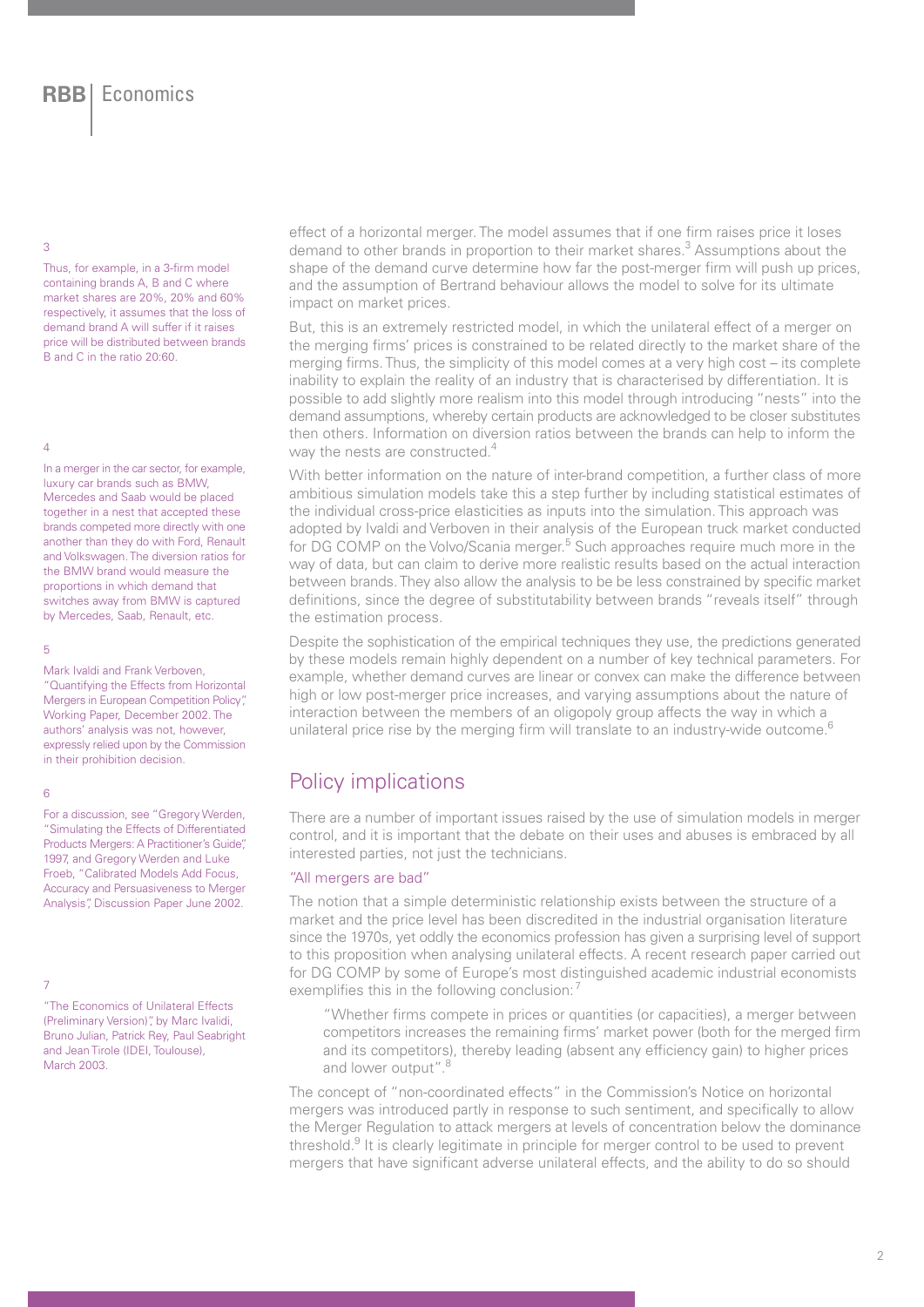8

To illustrate the phenomenon of mergers that can give rise to a "strong impact on prices" through unilateral effects despite not creating a single dominant firm, the authors construct a Cournot model in which a 5 to 4 merger between equal-sized firms in a homogeneous goods market results in a post-merger price rise in excess of 5%. Similar price predictions can be extracted from Bertrand models at low levels of concentration.

#### 9

In the Draft Notice on horizontal mergers, the term "non-collusive oligopoly" was used to capture this class of case. See Simon Bishop and Derek Ridyard, "Prometheus Unbound: Increasing the scope for intervention in EC merger control", ECLR Issue 8, 2003, for a fuller discussion of the Draft Notice.

#### 10

Even if successful, it carries with it the danger that superior post-merger efficiency will be added to the list of negative factors when the Commission comes to assess the risk of dominance.

#### 11

Epstein and Rubinfeld highlight this point. argueThey argue, on the basis of their simulation model, that the US merger guidelines are too permissive in suggesting a safe harbour from unilateral effects below 35% because their simulation model generates adverse outcomes at lower levels of concentration.

not have to be dependent on artificially fitting the facts of an industry into a market definition straightjacket. But the "all mergers are bad" school runs a severe risk of defining an excessively strict merger standard.

This problem carries over directly to merger simulation models, because they are built around the assumption that mergers involve a simple transformation from one equilibrium to another, in which the only change is the number of competitors. Although there is wide-ranging debate about the appropriate choice of model and its associated assumptions, the debate on merger simulation is often focused exclusively on how big those price rises will be. All horizontal merging parties are guilty, the only question is whether they are guilty enough to justify having their mergers blocked.

## Exaggerated role for efficiency effects

One direct consequence of this is the emphasis that it places on the need to show efficiency benefits from a merger. If all mergers increase market power, then the only way to justify a merger as having a benign effect on prices and consumers is if the merger causes a fall in the merging firms' marginal costs that is greater than the post-merger increase in price-cost margins. But in practice proving merger-specific changes in marginal costs is notoriously difficult.10

The study of post-merger efficiencies is a worthy cause, and often one that can yield useful insights into the way in which competition in an industry works. However, the heightened importance that has been given to merger efficiencies as the only antidote to the "all mergers are bad" prescription has distorted the debate on merger effects.

Moreover, there is a clear inconsistency between such statements and the existing enforcement policies of the major merger control authorities. Whereas merger simulations and simple oligopoly models consistently predict significant post-merger price increases at comparatively low levels of concentration, the fact is that up to now few mergers are challenged on grounds of unilateral effects or single firm dominance unless they occur in very concentrated markets. This means either that merger control is too permissive, or that merger simulation models are systematically too pessimistic about the effects of mergers on competition.<sup>11</sup>

It is critically important to resolve this inconsistency because the two interpretations have a big impact on the level of enforcement of merger control.

## What's missing?

In particular, we believe that slavish use of merger simulation models will give rise to policy that is out of line with economic reality, since such models (and those who advocate their use without due regard for their limitations) systematically underestimate the resilience of markets to change.

The main ingredient that is missing from the simulation models but that is present in real world markets is market dynamics in the form of active customers and responses by rivals. Simulation models uniformly assume essentially passive customers who, although they switch demand away from brands whose price has increased, take no active steps beyond this to prevent the merger from inflicting harm on them. In this setting, it is easy to see how mergers reduce competition, and how the reactions of rival suppliers to the post-merger firm reinforce the unilateral price rise.

This passive characterisation of the competitive process has the merit of being convenient to model. However, it is completely inconsistent with the way in which competition operates in most markets. When an element of customer reaction, buyer power and/or supply-side response is added to the mix, the neatness of these simple predictions is upset in a manner that is fact-dependent and varies substantially from the assumptions